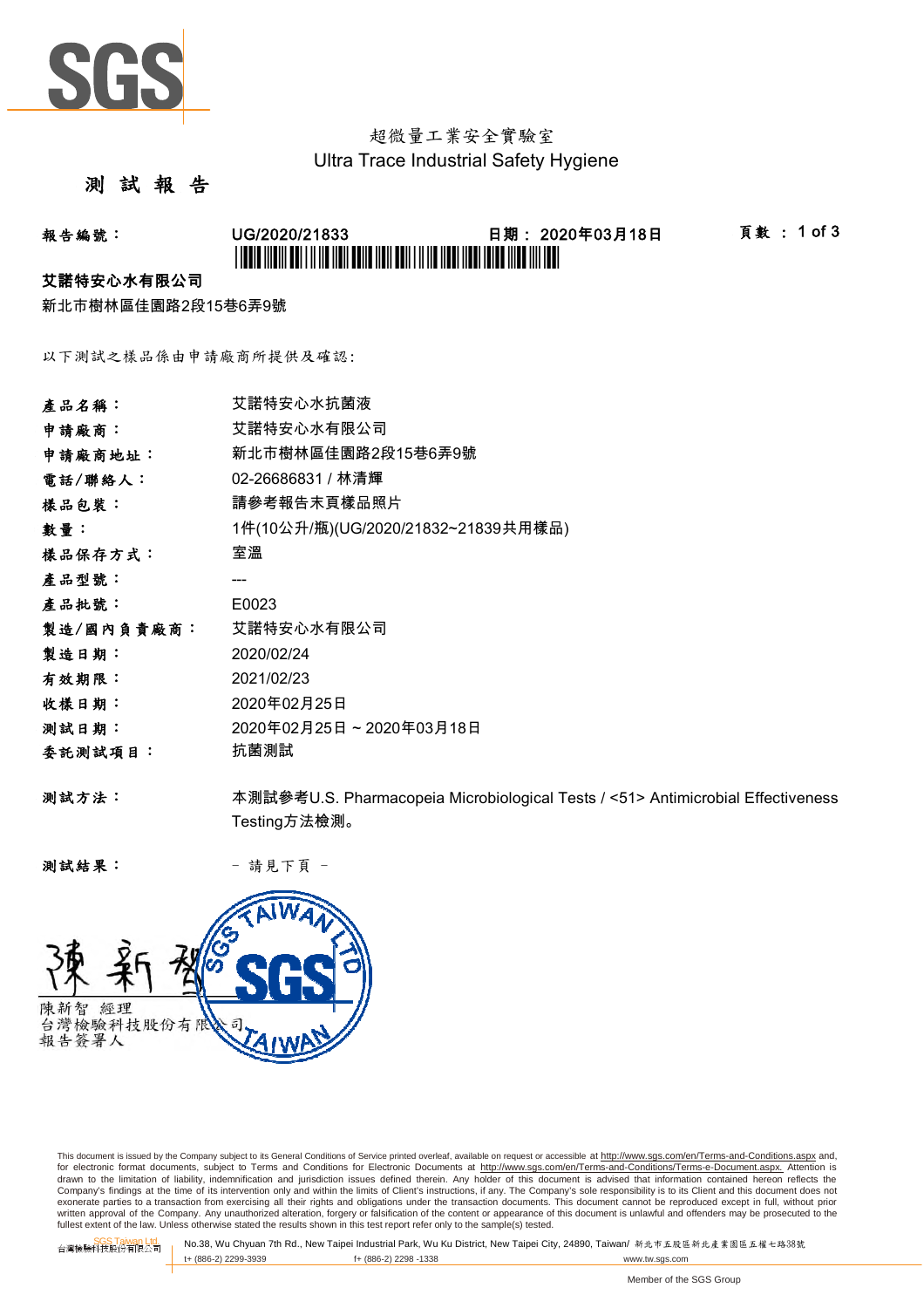

## 超微量工業安全實驗室 Ultra Trace Industrial Safety Hygiene

## 測 試 報 告

# 報告編號: UG/2020/21833 日期: 2020年03月18日 頁數 : 2 of 3 \*UGBIT INDIVI ABI I II IID NON BOND NON BON I II IID NOON NOOD INDO NIJD NIJ DI

#### 艾諾特安心水有限公司

新北市樹林區佳園路2段15巷6弄9號

#### 測試結果:

| 菌株名稱                       | 原接菌量<br>(CFU/mL)    | 作用時間  | <u>樣品作用後之</u><br>菌量(CFU/mL) | 减菌率R(%) |
|----------------------------|---------------------|-------|-----------------------------|---------|
| 枯草桿菌                       | $1.6 \times 10^{5}$ | 30 秒鐘 | $1.3 \times 10^{4}$         | 92.1    |
| (Bacillus subtilis subsp.) |                     |       |                             |         |

備註:1.測試報告僅就委託者之委託事項提供測試結果,不對產品合法性做判斷。

- 2. 本測試報告之所有檢驗內容,均依委託事項執行檢驗,如有不實,願意承擔完全責任。
- 3. 本報告不得分離,分離使用無效。
- 4.菌株編號:
	- 枯草桿菌 BCRC 10447 : ATCC 6633
- 5.減菌率R(%)小於1%則無明顯抑菌效果。

- END -

This document is issued by the Company subject to its General Conditions of Service printed overleaf, available on request or accessible at http://www.sqs.com/en/Terms-and-Conditions.aspx and, for electronic format documents, subject to Terms and Conditions for Electronic Documents at http://www.sgs.com/en/Terms-and-Conditions/Terms-e-Document.aspx. Attention is drawn to the limitation of liability, indemnification and jurisdiction issues defined therein. Any holder of this document is advised that information contained hereon reflects the<br>Company's findings at the time of its int exonerate parties to a transaction from exercising all their rights and obligations under the transaction documents. This document cannot be reproduced except in full, without prior written approval of the Company. Any unauthorized alteration, forgery or falsification of the content or appearance of this document is unlawful and offenders may be prosecuted to the<br>fullest extent of the law. Unless othe